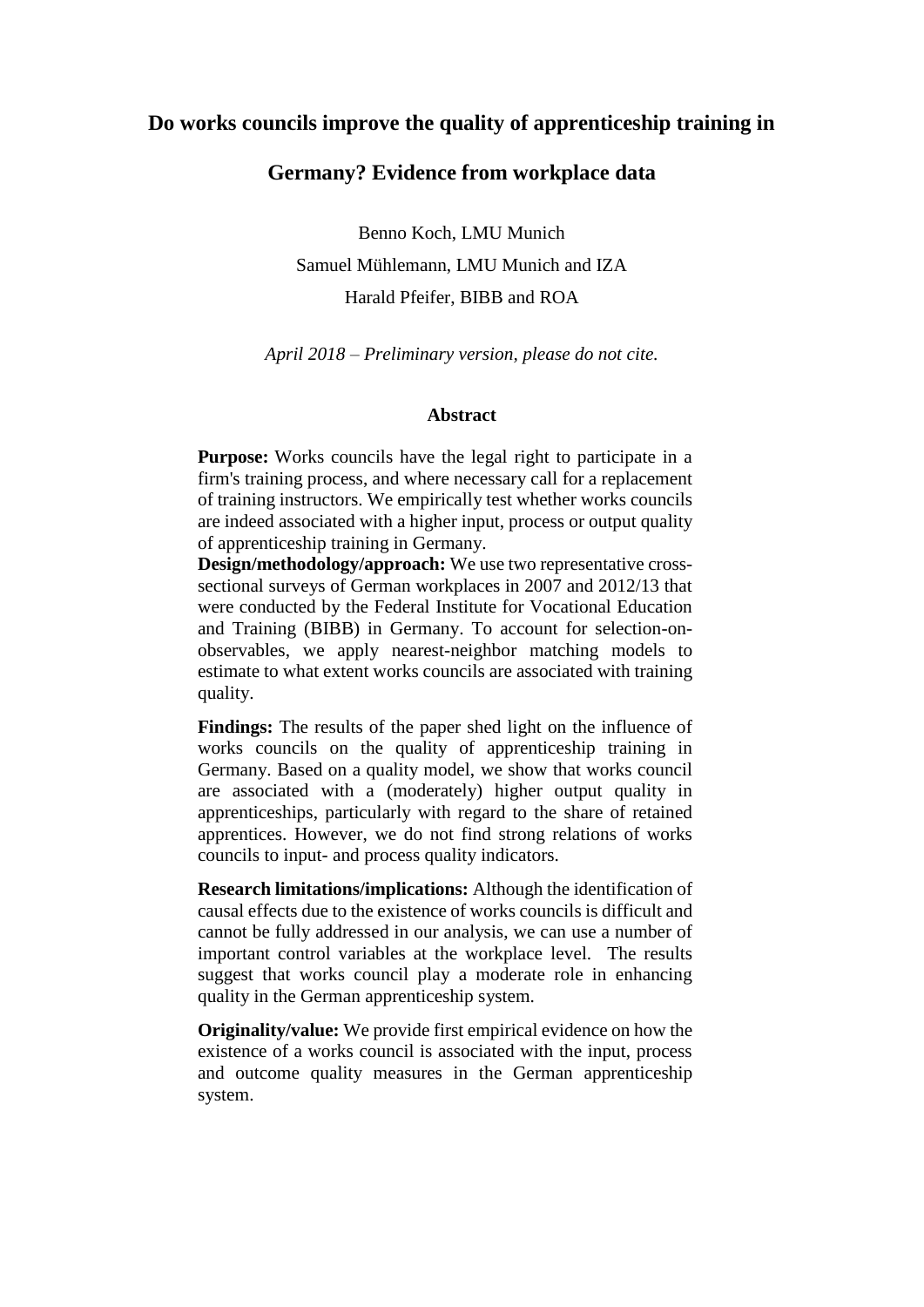#### **1. Introduction**

The dual apprenticeship system is an important education track in Germany and an essential component of a successful integration of young adults into the labor market. Every year, close to 60% of a school-graduate cohort start an apprenticeship (BIBB, 2015). This number indicates that the popularity of apprenticeships remains high among young adults in Germany. One reason is the high quality of apprenticeship training that is acknowledged worldwide (The Economist 2014; Lazear and Janssen, 2016). However, direct empirical evidence about the quality of apprenticeship training in Germany beyond the often appraised low youth unemployment rates is scarce. Soskice (1994) argues that the cooperation between the chambers on the one hand and works councils and unions on the other hand is a necessary determinant for a high training quality in Germany. Although many researchers found a positive association between a firm's participation in apprenticeship training and unions and works councils (e.g., Beckmann 2002, Bellmann et al. 2011, Dustmann and Schönberg 2009, Stegmaier 2012), no studies directly investigated whether such institutions are also associated with different dimensions of training quality.

Thus, our research focuses on the role and effects of works councils on the training quality in particular. Works councils in Germany have extensive information and co-determination rights to ensure quality standards at the workplace. Works councils also have a consultation function and therefore provide apprentices with a voice in the case of conflicts with the trainer or management. We thus expect firms with works councils to deliver a higher training quality compared to firms without works councils.

Largely based on the previous work of the Expert Committee on Costs and Financing of Vocational Training (1974), we first outline a quality model and define input, process and output quality indicators for apprenticeship training in Germany. We then exploit two waves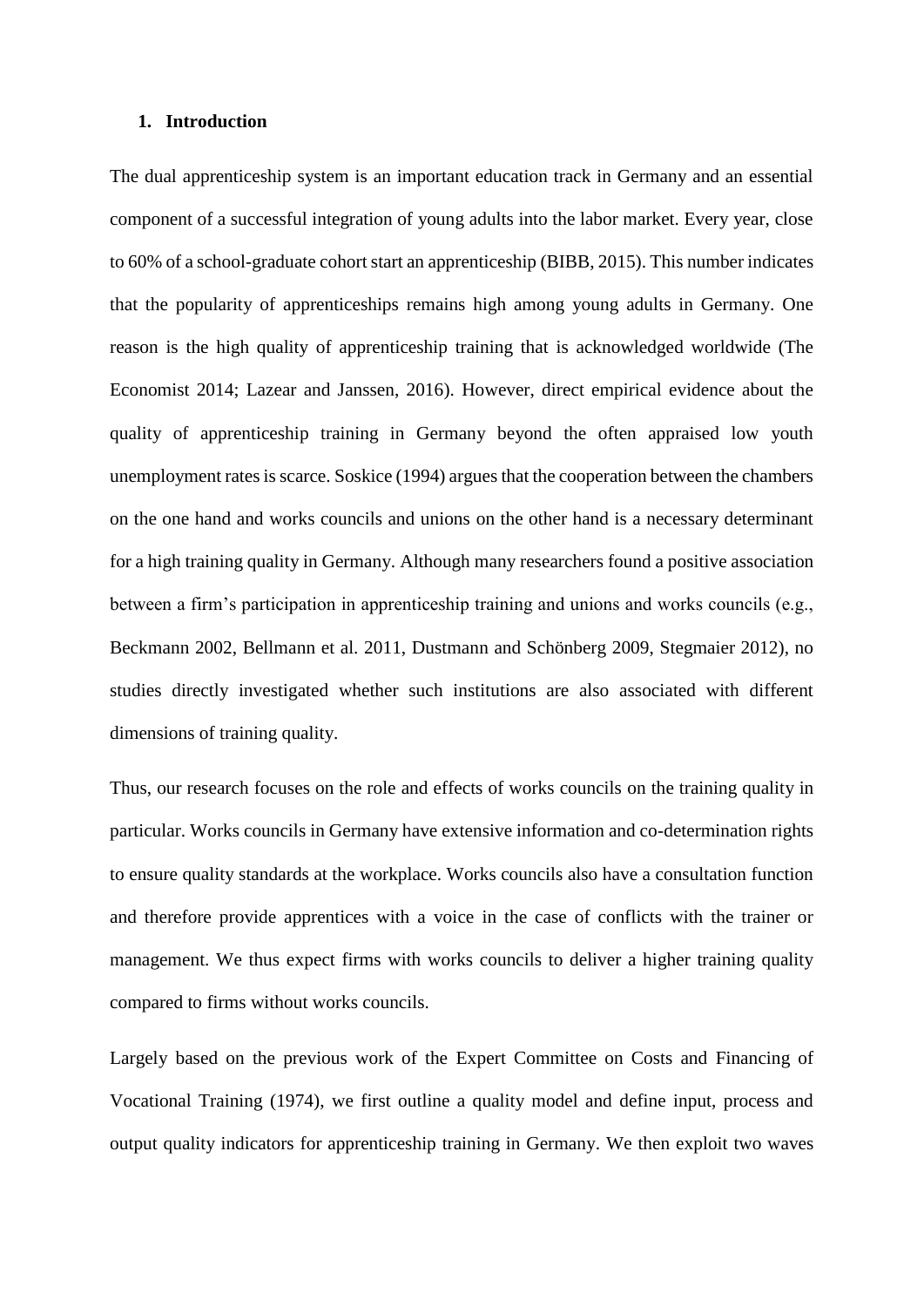German workplace surveys<sup>1</sup> that contain extensive information on (i) input quality measures, such as the amount of training that apprentices receive at the workplace, or the investment in training infrastructure, (ii) process quality measures, such as hours of instruction time, and (iii) also information on output quality measures, such as apprentices' retention or dropout rates. We apply nearest neighbor matching models to quantify potential works council effects, whereas we provide separate estimates for a subsample of medium-sized firms to account for the fact that almost all large firms have works councils, whereas small firms rarely do.

Although our results reveal a statistical significant association of works councils with some of our quality indicators, the economic significance is largely limited to two outcome measures. We find that firms with works councils have lower rates of sickness absence and higher retention rates, which is in line with the previous literature (Kriechel et al. 2014, Pfeifer 2017). However, we find no significant differences between works council and non-works council firms with regard to input and process quality indicators. As firms with works councils offer higher apprentice pay (Kriechel et al. 2014) and invest more resources in the recruitment process (Wenzelmann et al. 2017), our results suggest that the observed differences in output quality is also at least partly driven by a positive selection of apprentices, rather than by a superior input and process quality in firms with works councils.

## **2. Theoretical considerations and literature**

## *2.1 Theoretical considerations*

 $\overline{\phantom{a}}$ 

In recent years, the interest in works councils and their effect on firm outcomes has increased. Several studies focus on the effect of works councils on industrial and labor relations and refer to the seminal exit voice hypothesis of Hirschman (1970) as motivation. Hirschman argues that workers have two options if a conflict with the management occurs. They can either leave the

<sup>1</sup> Cost benefit surveys 2007 and 2012/13 conducted by the Federal Institute for Vocational Education and Training (BIBB).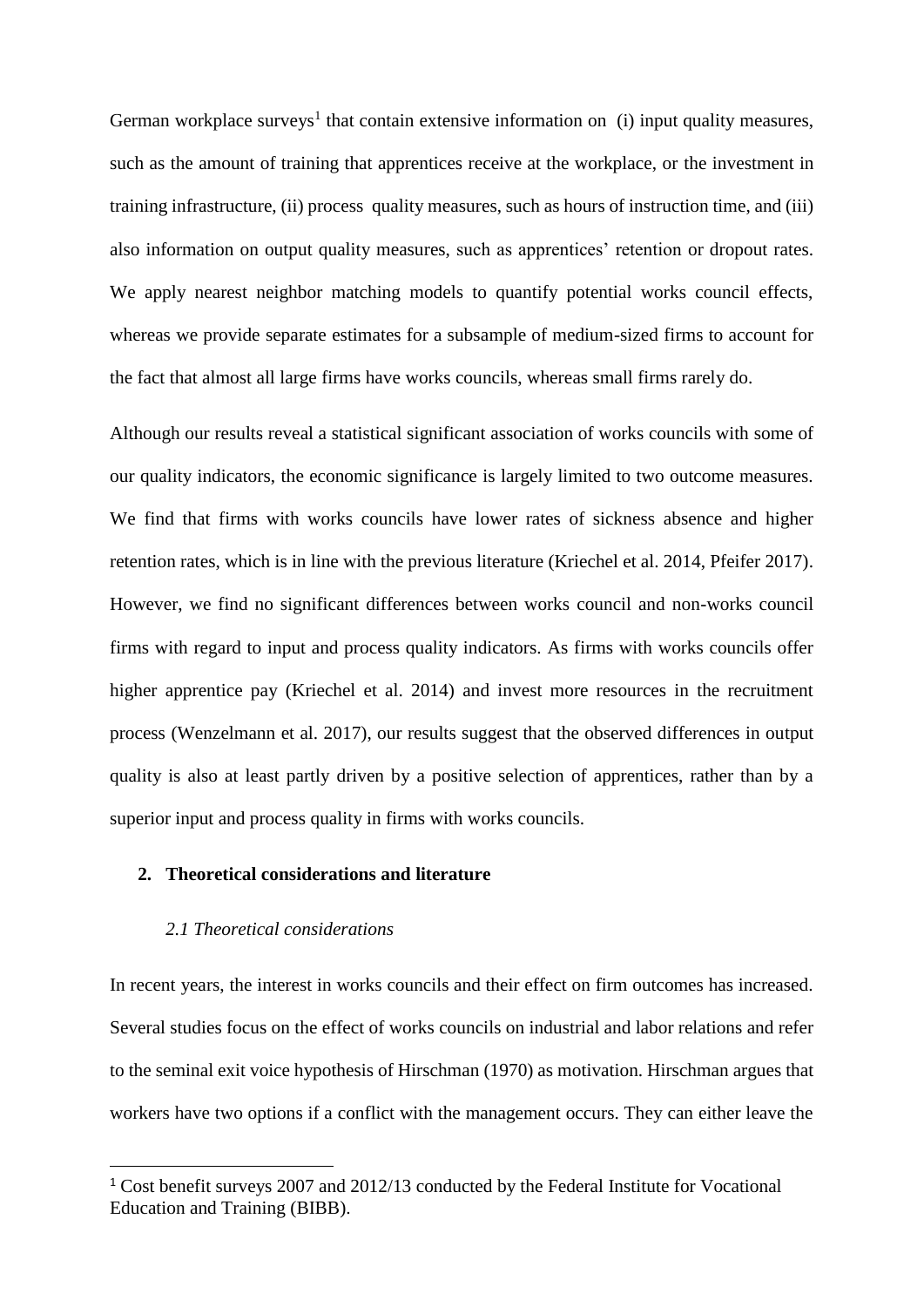firm ("exit") or try to improve the situation and "voice" their dissatisfaction with the situation to repair or improve the relationship. An institution like the works council can moderate conflicts in the workplace. Hence, the works councils can help in giving the workers a "voice". Freeman (1976, 1980) investigates the effects of unions in the US and he argues that the "voice" effect of works councils reduces fluctuation and thereby increases the productivity in firms. In a theoretical study, Freeman and Lazaer (1995) show that the existence of a works council can improve a firm's efficiency and reduce employee turnover.

Apart from the exit-voice framework, we rely on literature that investigates the role of works councils in the German system. The concept of actors-centered institutionalism (Scharpf, 2006) views works councils as a cooperative actor in the firm. According to Windeler and Sydow (2001), the influence of works councils is not limited to the consultation function and hence to giving apprentices a voice in conflicts. The authors argue that works councils in Germany have many possibilities of acting and shaping the apprenticeship programs in the firm context.

But what is the role of works councils in shaping the quality of apprenticeship training in a firm? On the one hand, works councils have the legal duty to ensure the commitment of the firm to the training standards outlined in the curricula. The Works Constitution Act (BetrVG) explicitly defines the monitoring function of works councils. In the case that the person in charge of training organization neglects his/her duties, the works council can call for a replacement (§§ 92, 92a, 96, 97 BetrVG). In addition, the Works Constitution Act also provides for the possibility to shape the quality of apprenticeship training.

On the other hand, according to Berger (2013), especially members of the works council that have completed an apprenticeship training in their professional career are particular motivated to shape the training conditions in their firm. This finding is in line with Cohen et al. (2001), who argue that psychological involvement and active political participation are strongly related. Based on both the legal entitlement of the works council and the personal involvement of works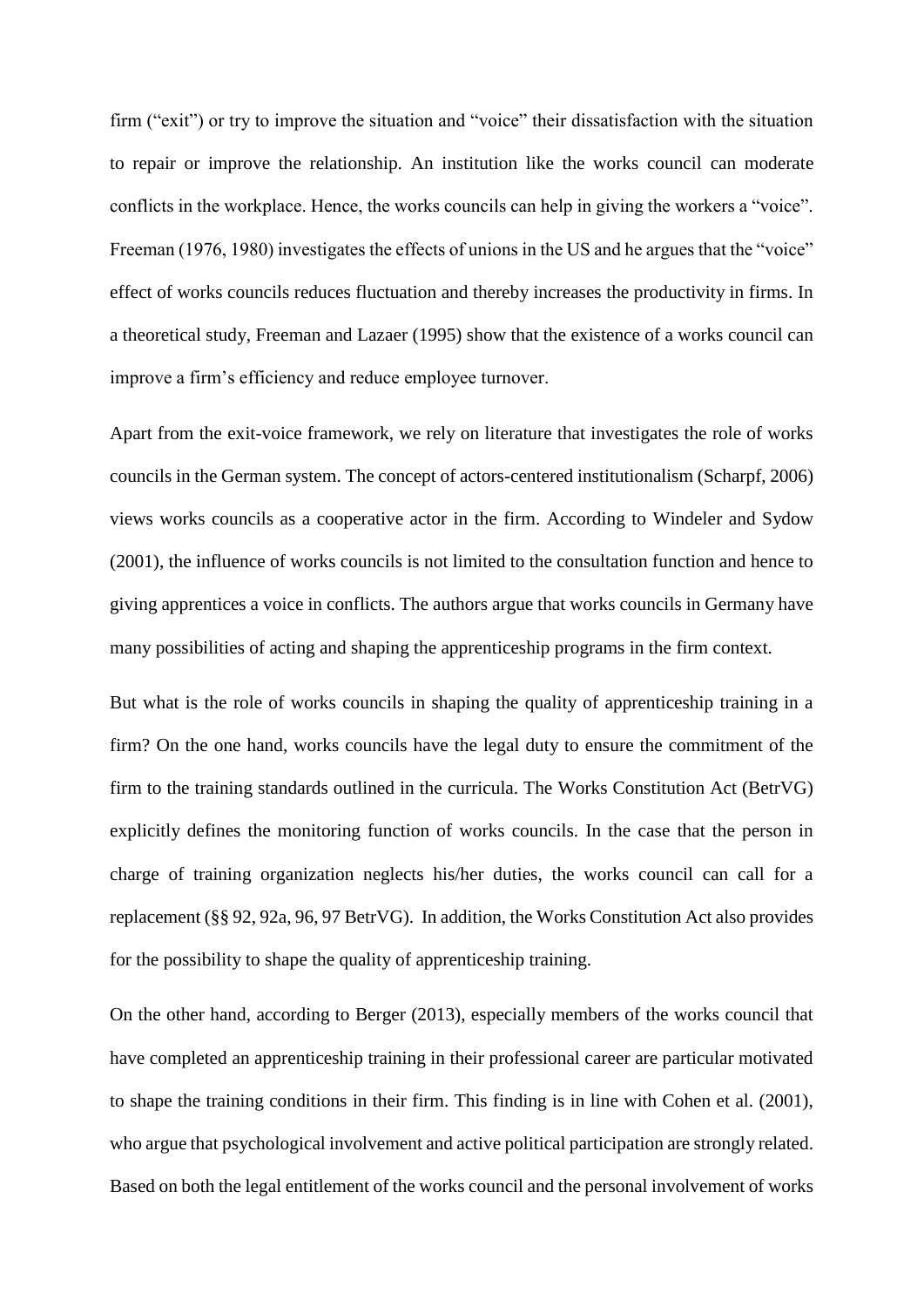council members, we expect a higher training quality in firms with - than in firms without a works council.

## *2.2 Literature*

A number of studies show that works councils increase productivity and wages in Germany (Addison, et al. 2001, Hübler and Jirhan, 2003). Moreover, Boockmann and Steffes (2010) find that works councils increase tenure and reduce the fluctuation among the workforce (Hirsch et al., 2010) with respect to employee-related termination (Pfeifer, 2011) but also with respect to employer-related termination (Frick, 1996, Bellmann et al., 2011).

In the context of the effect of works councils on training, the empirical results are contradictory: On the one hand, Stegmaier (2012), Allaart et al. (2009) and Bellmann et al. (2011) find evidence that firms with works councils provide more training to their employees compared to firms without works councils. On the other hand, Görlitz and Stiebale (2011) cannot find a higher training participation of employees in firms with works councils. Niederalt (2004) and Backes-Gellner et al. (1997) also show that the training rate, i.e. the number of trainees in relation to the number of employees, is lower in companies with works councils than in companies without works councils. Kriechel et al. (2014) investigate the influence of collective bargaining and works councils on training investments and the labor market outcomes of apprentices after completing their training. Their results indicate that works council firms invest more and employ a larger proportion of apprentices as skilled workers after the training, largely by offering higher apprentice pay. Summing up these studies, the training rate of works council firms is lower, but the training investments and the chances of apprentices to be employed in the training firm are higher than in non-works council firms. Although there is a presumption that training investment are also associated with a higher quality of education, there is no empirical evidence for such a works council effect.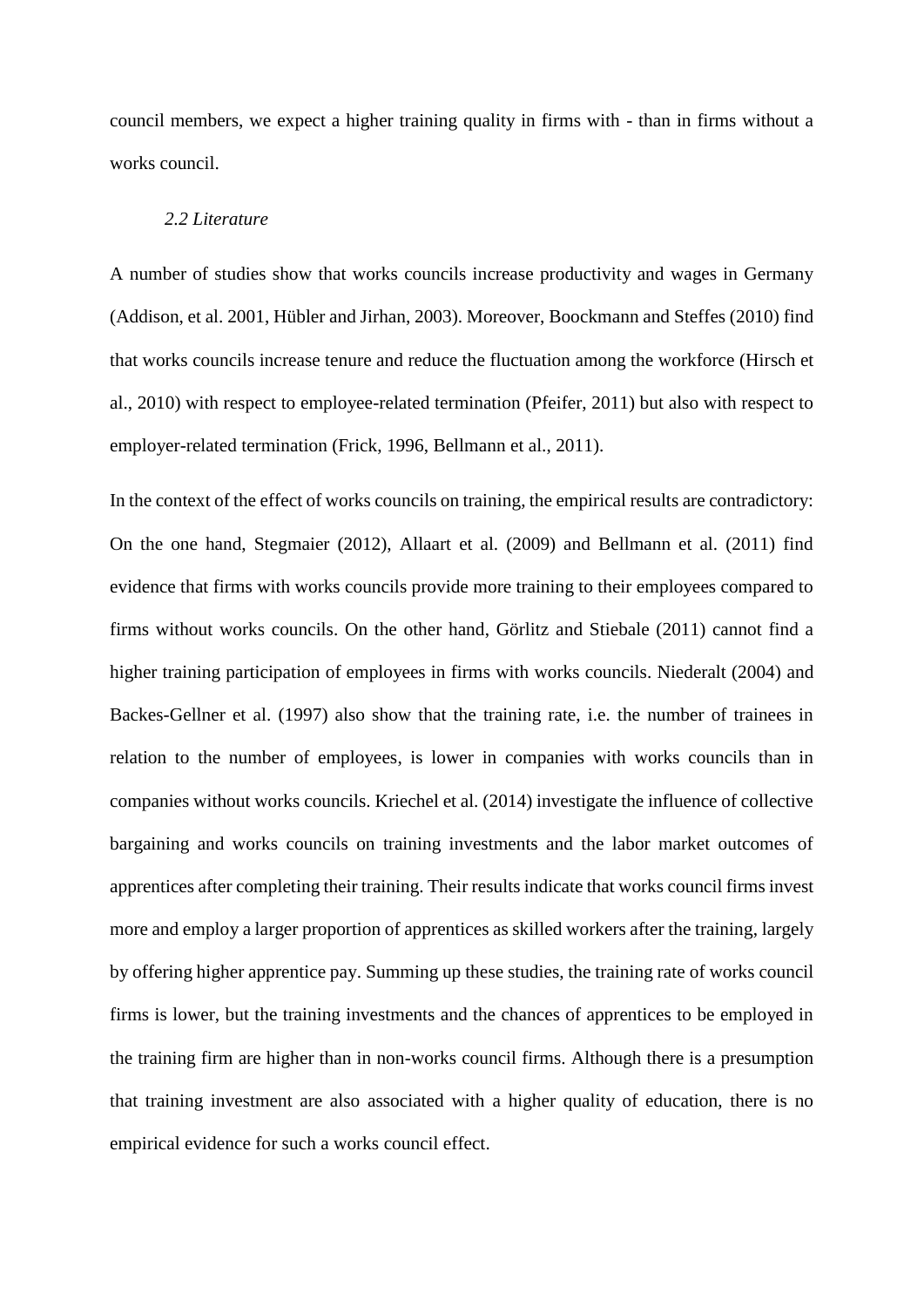#### **3. The Quality Model**

With regard to the operationalization of the quality model of vocational training at the firm level, the paper draws on the work of the Expert Committee on Costs and Financing of Vocational Training (1974), the so-called 'Edding Commission'. In its empirical study on the quality of training in firms, the Experts Committee distinguished between the input, process and output quality of training. Indicators for measuring input and process quality included the organization of training, the technology of training, the intensity of training, the qualification of the training staff and the method of training. Output quality was measured by four factors: formal aptitude, job-related aptitude, work-related aptitude, and societal aptitude. Münch et al. (1981) examined the extent to which job-specific interdependencies of the learning location structures and output quality can be determined. The authors viewed the learning location structure as the central factor of the input quality, while they expanded the output quality by the factor of the further employment chances (i.e. the retention of apprentices).

Based on this literature, we distinguish between input, process and output quality indicators. From the BIBB Cost-Benefit Surveys, we use the following input quality indicators: Investments in the training infrastructure (measured in Euros) and whether the firm provides an in-house training center. We operationalize the process quality of training by indicators on the provision of additional certified qualifications that are not part of the training curriculum, the provision of external training phases (in external training centers) and the cooperation with other actors (such as secondary schools or other training firms). Furthermore, the data provides for indicators for the supervision intensity during training (measured as the weekly hours the trainer spends with the apprentice). We measure output quality through indicators on illnessrelated absence of apprentices, drop-out rates during the training period and the post-training employment opportunities for the apprentices (measured by the share of apprentices that the training firms employs as skilled workers 1 year, 3 years and 5 years after the training).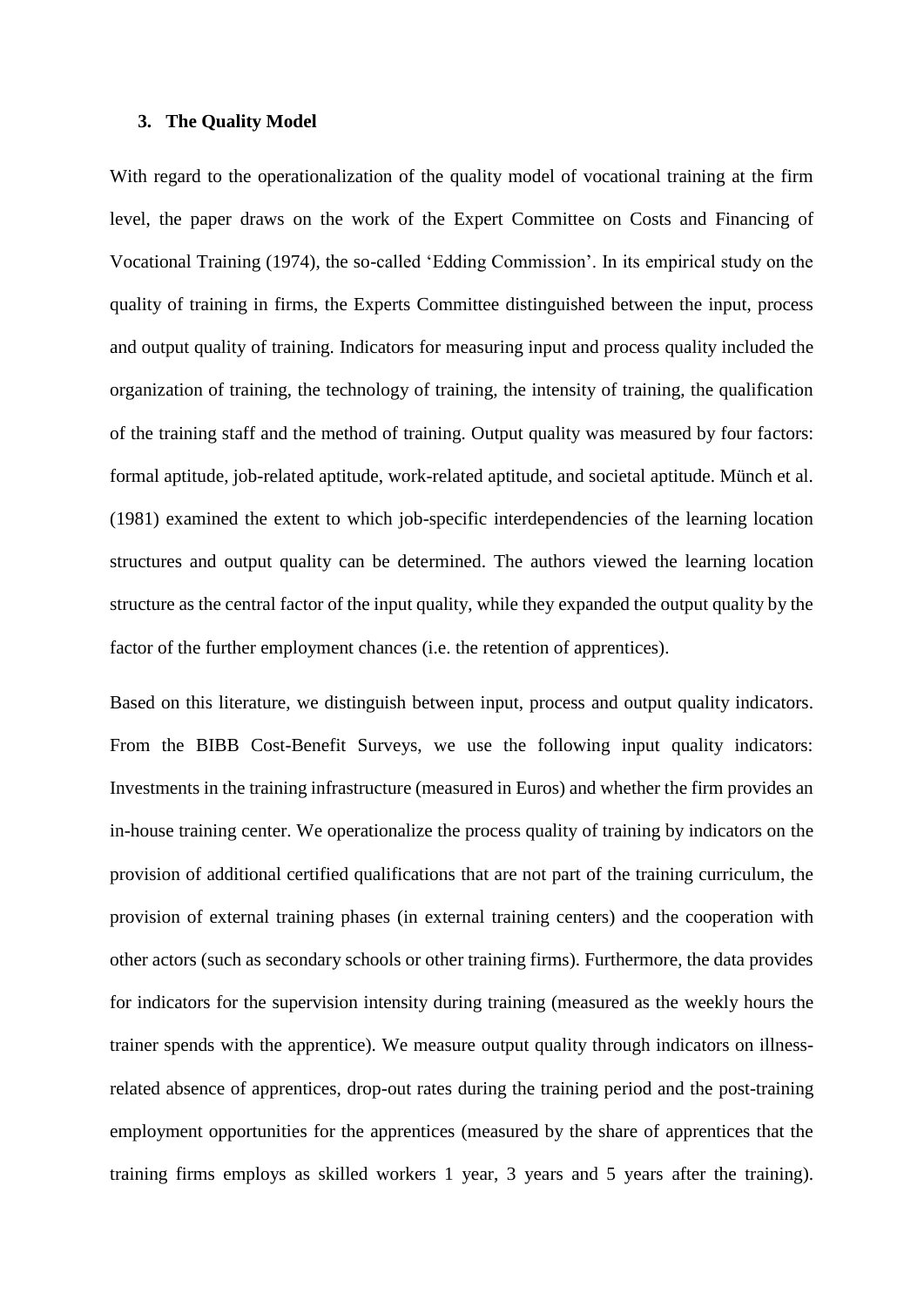According to the theoretical considerations, we expect a positive effect of works councils on the quality of apprenticeship training. In detail, we expect:

#### Input quality

- Higher investments in the training infrastructure
- A higher likelihood to provide in-house training centers

Process quality

- A higher probability of training of additional qualifications
- More external training phases of the trainees
- A stronger networking of training companies (cooperation)
- A higher supervision intensity during the training

#### Output quality

- Lower sickness absence of trainees
- A lower number of drop-outs during the training period
- A higher retention rate for apprenticeship graduates

In our empirical analysis, we test each of the quality indicators against the influence of works councils in a matching framework. The following section describes the data source and empirical strategy.

## **4. Data and empirical strategy**

## *4.1 Data*

**.** 

For the empirical analysis, we use two waves of the BIBB Cost-Benefit Survey (BIBB CBS) for the reference years 2007 and 2012/13<sup>2</sup>. The BIBB CBS provides detailed information about the training behavior of the respective firms. Each wave contains interviews of about 3000 German training firms. The main purpose of these surveys is to measure the costs and benefits of training. However, the large questionnaire also includes questions on the training organization, recruitment of apprentices and skilled workers and several important structural variables. The sample of firms is representative for all German training firms, because the

<sup>&</sup>lt;sup>2</sup> Unfortunately we cannot identify firms in both cross-sections, therefore we are unable to perform a difference-in-differences estimation.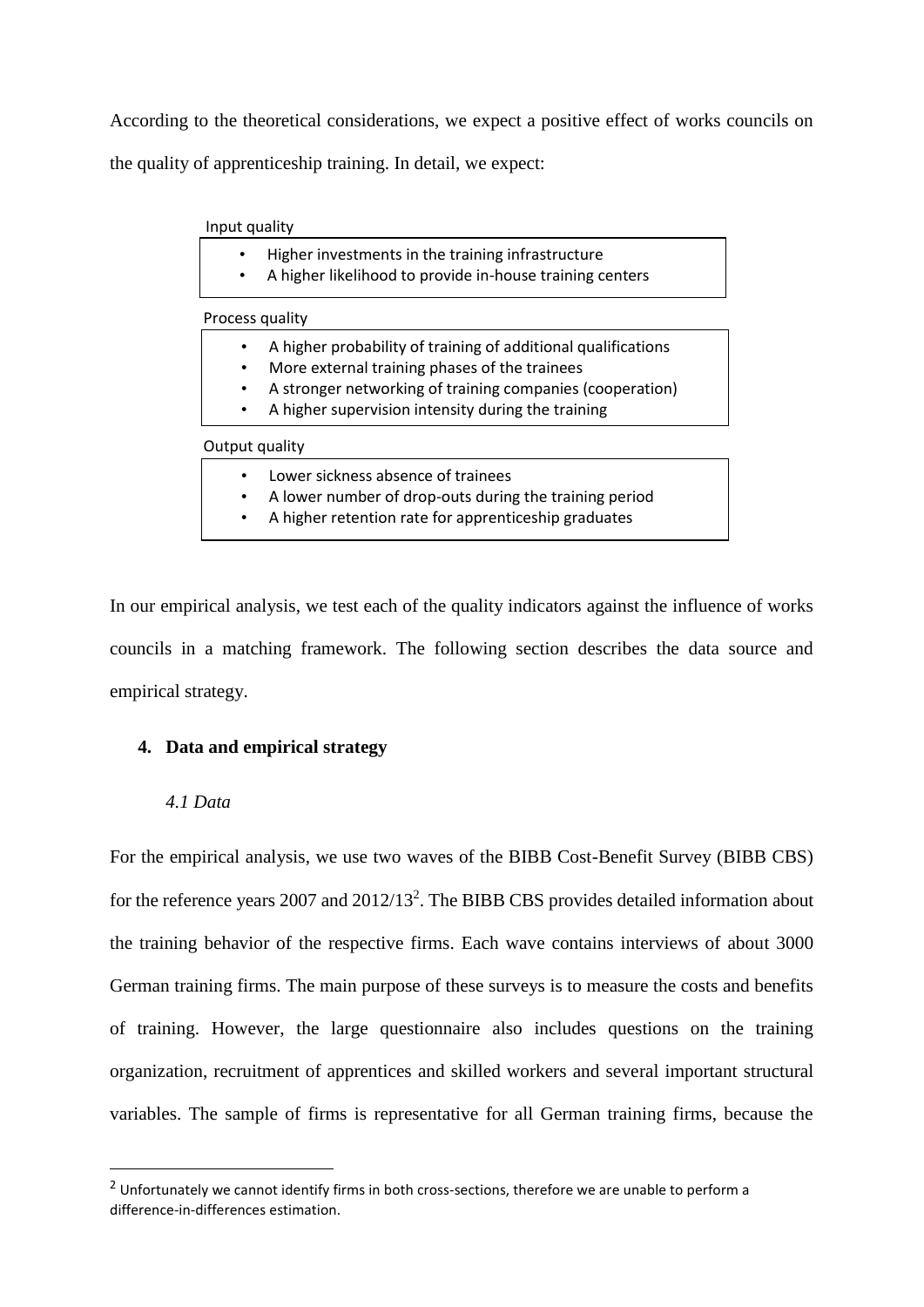addresses were drawn from the establishment register of the Federal Employment Agency. The interviewers visited the company in person and the interviews were conducted using a computer-assisted interview (CAPI). The regions (sample points) where the survey was conducted were randomly drawn. The survey data refer to a specific training occupation, in which the company trains apprentices in the reference year. Respondents were those persons responsible for the training of apprentices in the company.

We exclude firms with less than 5 employees and firms in the public sector. For firms with at least 5 employees, the Works Constitution Act establishes the legal right to form a works council. We exclude public sector firms because these in principle do not pursue the goal of maximizing profits like firms in the private sector. Descriptive information with respect to structural variables is provided for in Table A1 in the appendix.

## *4.2 Empirical Strategy*

Following Kriechel et al. (2014), we estimate the average treatment effect (ATE) by using nearest neighbor matching models to solve the missing data problem that occurs because we observe only the outcome of the treatment group firms with works council but not the outcome that the same sample of firms would achieve without works councils. Therefore, we match pairs of one firm of the treatment group with works councils with the nearest neighbor in our dataset according to a set of criteria. We require the matched firms to be in the same economic sector (5 categories) and train in the same occupation (12 categories), whether the firm is affected by a collective wage agreement, the region of the firm (West or East Germany), the number of employees and the number of apprentices. We provide separate estimates for a subsample of medium-sized firms (21 to 100 employees) to account for the fact that almost all large firms have works councils, whereas most small firms rarely do.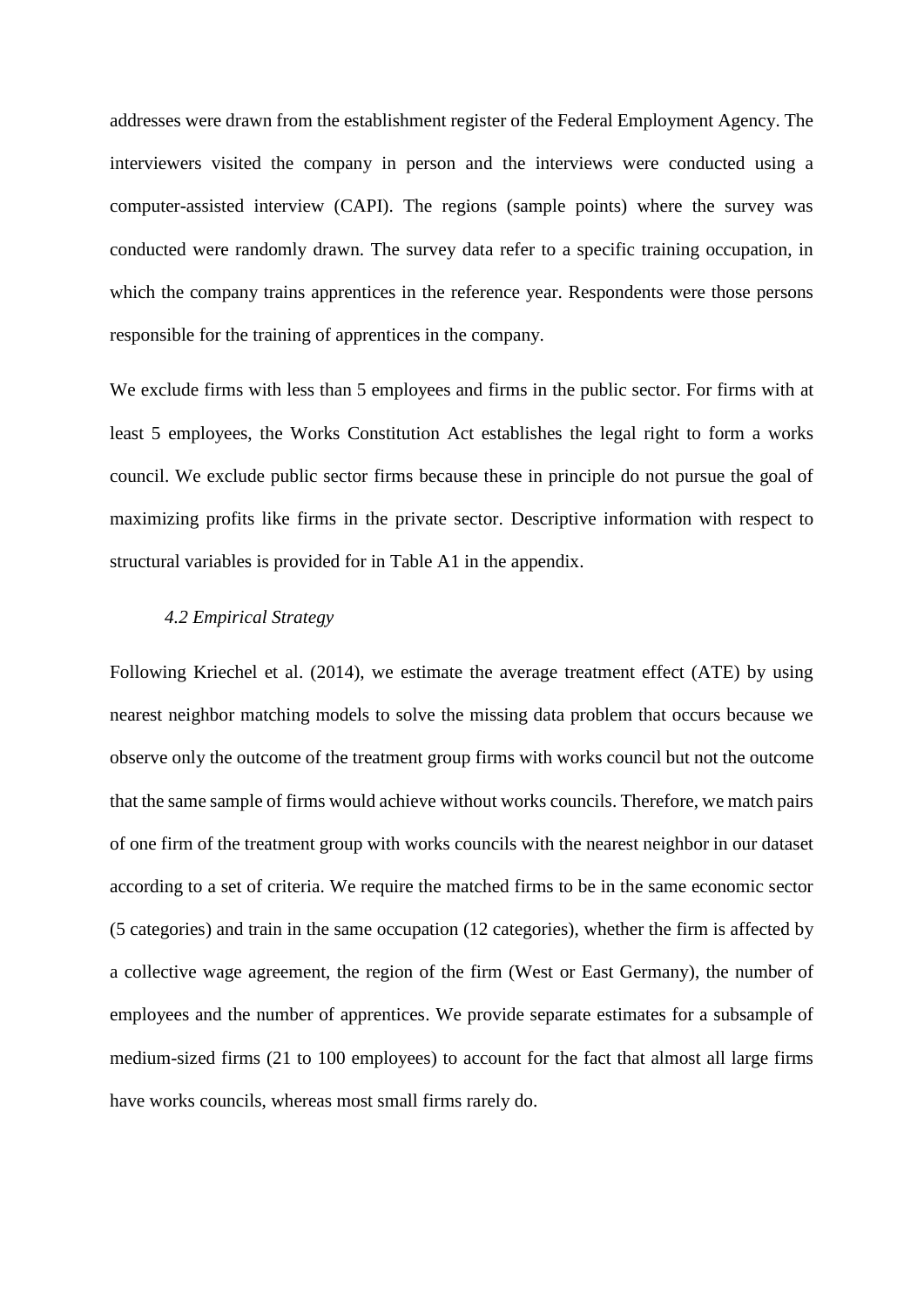#### **5. Descriptive statistics and results**

Table 1 provides the summary statistics on the quality indicators and a t-test for the difference in the means of the treatment and control group for the entire sample of firms with at least 5 employees for the year 2007. For this year, we observe 2653 firms of which 917 firms have a works council. The descriptive results show that firms with works councils are more likely to have in-house training facilities, cooperation with other training firms and a lower illnessrelated absence of trainees. Moreover, they invest more in their training infrastructure, have higher retention rates of apprentices compared to firms without a works council and are more likely to train additional qualifications. For the indicator of external training and drop-out rates of apprentices during the training period we find no difference between firms with works councils and firms without works councils. For the year 2012, we observe 2769 firms of which 924 have a works council.

## -- Table 1 about here ---

Table 2 provides the respective summary statistics and a t-test for the sample of firms with at least 5 employees. We find similar descriptive results as for the reference year 2007. Firms with works councils have higher retention rates of apprentices and fewer illness-related absence days compared to firms of the reference group. In addition, firms with works councils invest more in the training infrastructure, are more likely to have in-house training facilities, are more likely to have a cooperation with other training firms and to train additional qualifications.

## -- Table 2 about here ---

Overall, descriptive results suggest a positive correlation between works councils and several of the training quality indicators. To test whether these hold when matching firms with and without works councils, Table 3 column 1 and column 2 present the results of our nearest neighbor matching models for the sample of firms with at least 5 employees and the subsample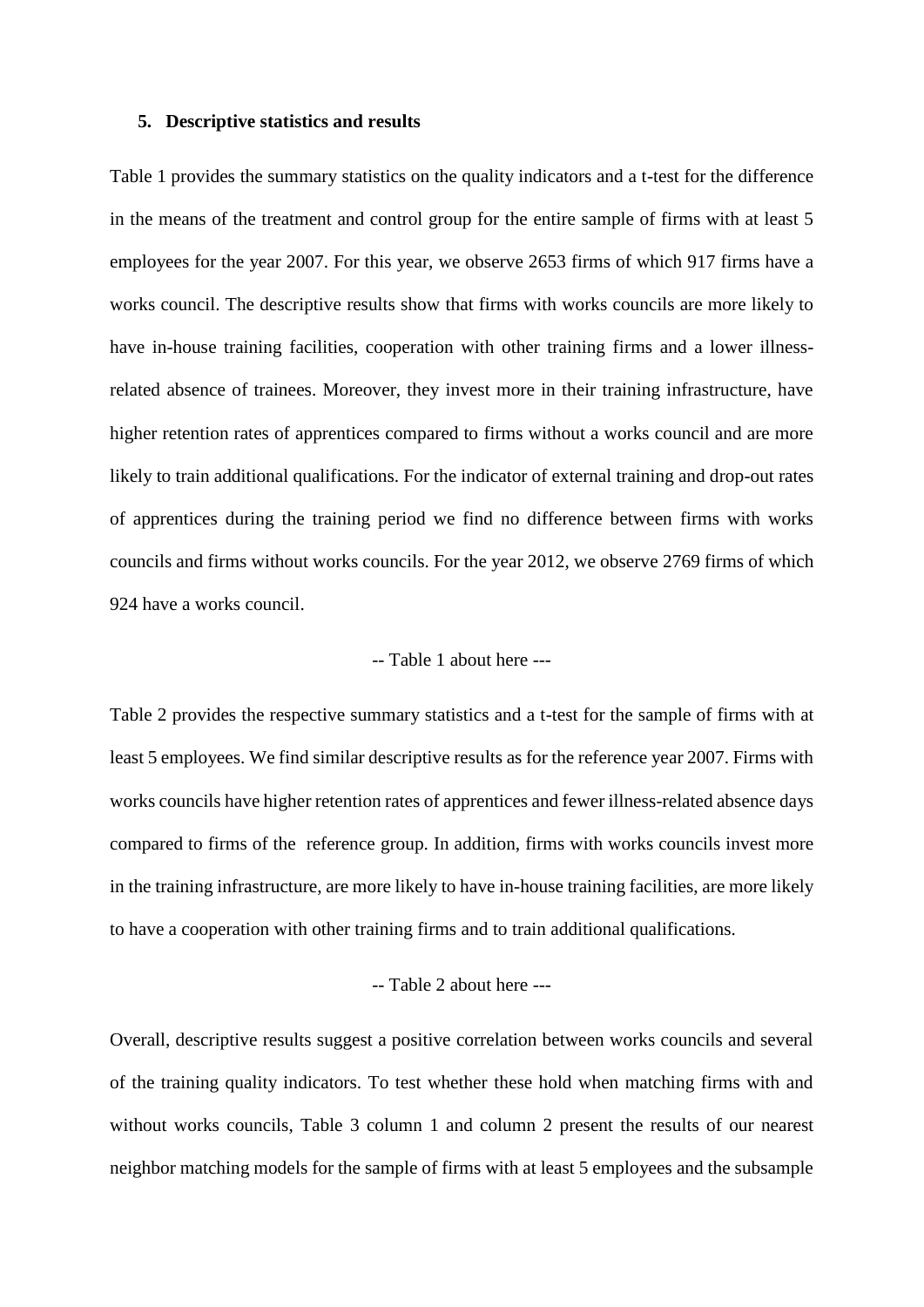of firms with 21 to 100 employees for the year 2007. With regard to the input quality indicators of investments in training infrastructure, we do not find statistically significant differences between firms with and without works councils for both samples of firms. For the input quality indicator of providing an in-house training center, we find a statistically significant effect for the sample of firms with at least 5 employees. For the reduced sample of firms with 21 to 100 employees, we do not find a statistically significant difference between firms with and without works councils for the year 2007. With respect to the process quality indicator of external training phases, the respective coefficient is also not significant. We further find a higher likelihood that training firms cooperate with other training firms for firms without works councils. However, this relationship only refers to the reduced sample in column 2. For firms with at least 5 employees, we do not find a statistically significant difference. Concerning the process quality indicators training of additional qualifications and supervision intensity during the training, we do not find statistically significant effects for the sample of firms with at least 5 employees and the reduced sample of firms with 21 to 100 employees.

However, we find strong associations for our output quality measure of apprentice retention. Firms with works council have a roughly 20 percent higher retention rate compared to firms without works council for the sample of firms with at least 5 employees in the year 2007. This effect is statistically significant at the 1 percent level. For the reduced sample of firms in column 2 we find that firms with works councils have a 12 percent higher retention rate of apprentices after 3 and 5 years. This effect is also statistically significant at the 1 percent level.

## -- Table 3 about here ---

In Table 3 column 3 and 4, we present the results for year 2012. Overall, the results are similar to the results of the year 2007 in column 1 and 2. For the indicators investment in training infrastructure, cooperation of training companies, training of additional qualifications and dropout rates during the training period we do not find a statistically significant effect for firms with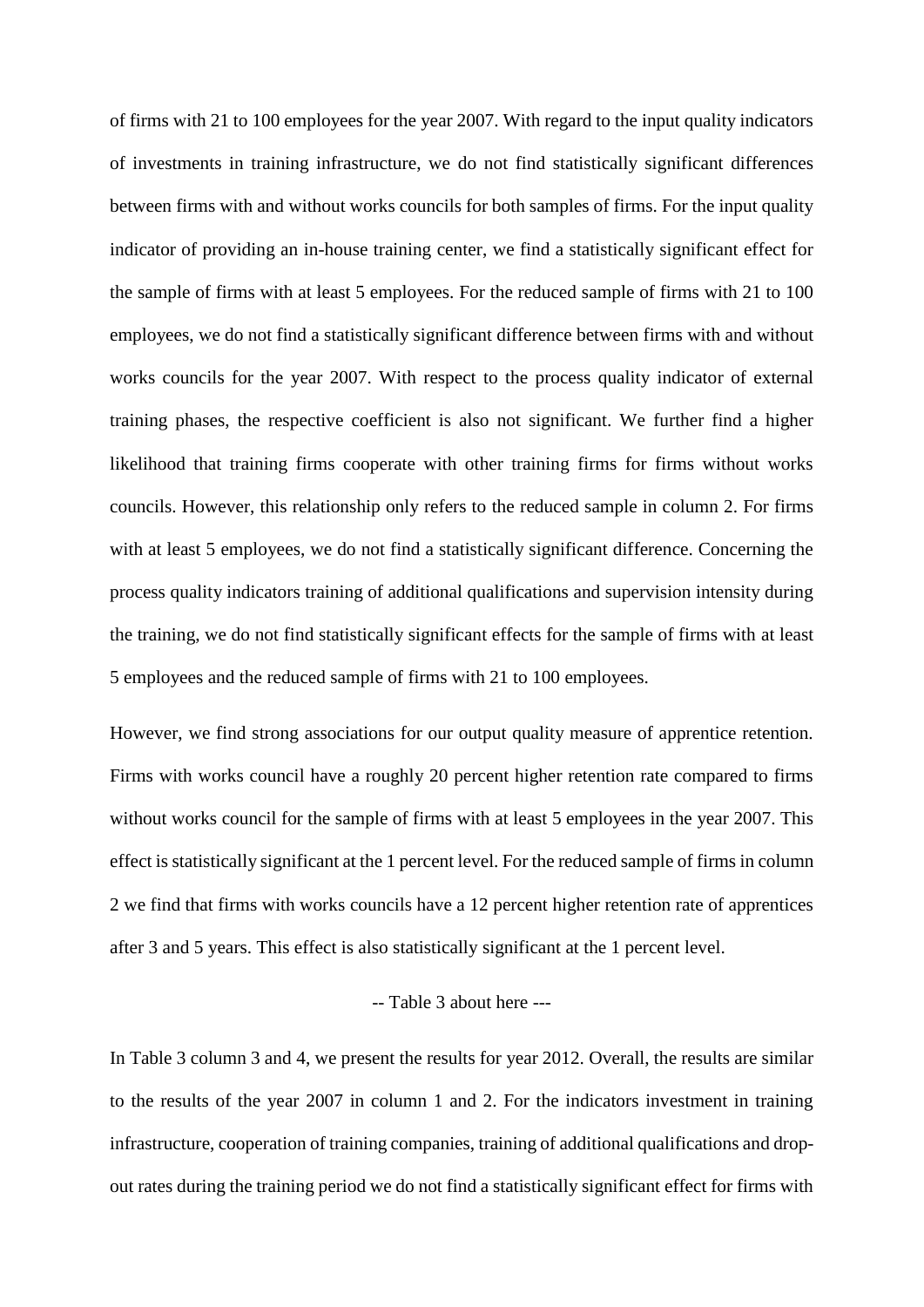and without works councils. However, firms with works councils are 10 percent more likely to have an in-house training center. This effect is statistically significant at the 5 percent level. For the reduced sample in column 4 this effect is no longer present. Moreover, we find that trainers in firms with works councils invest a statistically significant lower number of hours per week in the supervision of their apprentices. However, this effect is only observed for the sample of firms with at least 5 employees. For the output quality indicator illness-related absence of trainees, we find that firms with works councils have a significant lower number of days that apprentices are absent due to illness reasons. On average firms with works councils report up to 5 days less of illness-related absence of trainees for the reduced sample in column 4. The coefficient is highly statistically significant at the 1 percent level. This result is in line with Pfeifer (2017), who uses similar data to establish a link between works councils and absenteeism of apprentices.

Again, we find a strong positive relationship between firms with works councils and retention of apprentices. Firms with works councils have a roughly 20 percent higher retention rate compared to firms without works council for the sample of firms with at least 5 employees. This effect is statistically significant at the 1 percent level. For the reduced sample in column 4, we find no statistically significant effect for the retention rates. The weaker effect in 2012/13 compared to 2007 is likely to due to different situation on the skilled labor market. In 2012/13, skilled workers in Germany were much more scare compared to 2007, and thus most firms that trained apprentices were interested in retaining them after training. Thus, the positive association of works councils with the retention rates appears to be less pronounced in times of a tight labor market.

In a robustness check (Table A2), we show the results for a subsample of small sized firms (5 to 20 employees). For the year 2007 we find similar results compared to the sample of 5+ employees firms. For the year 2012/13 the retention rates are not significantly different for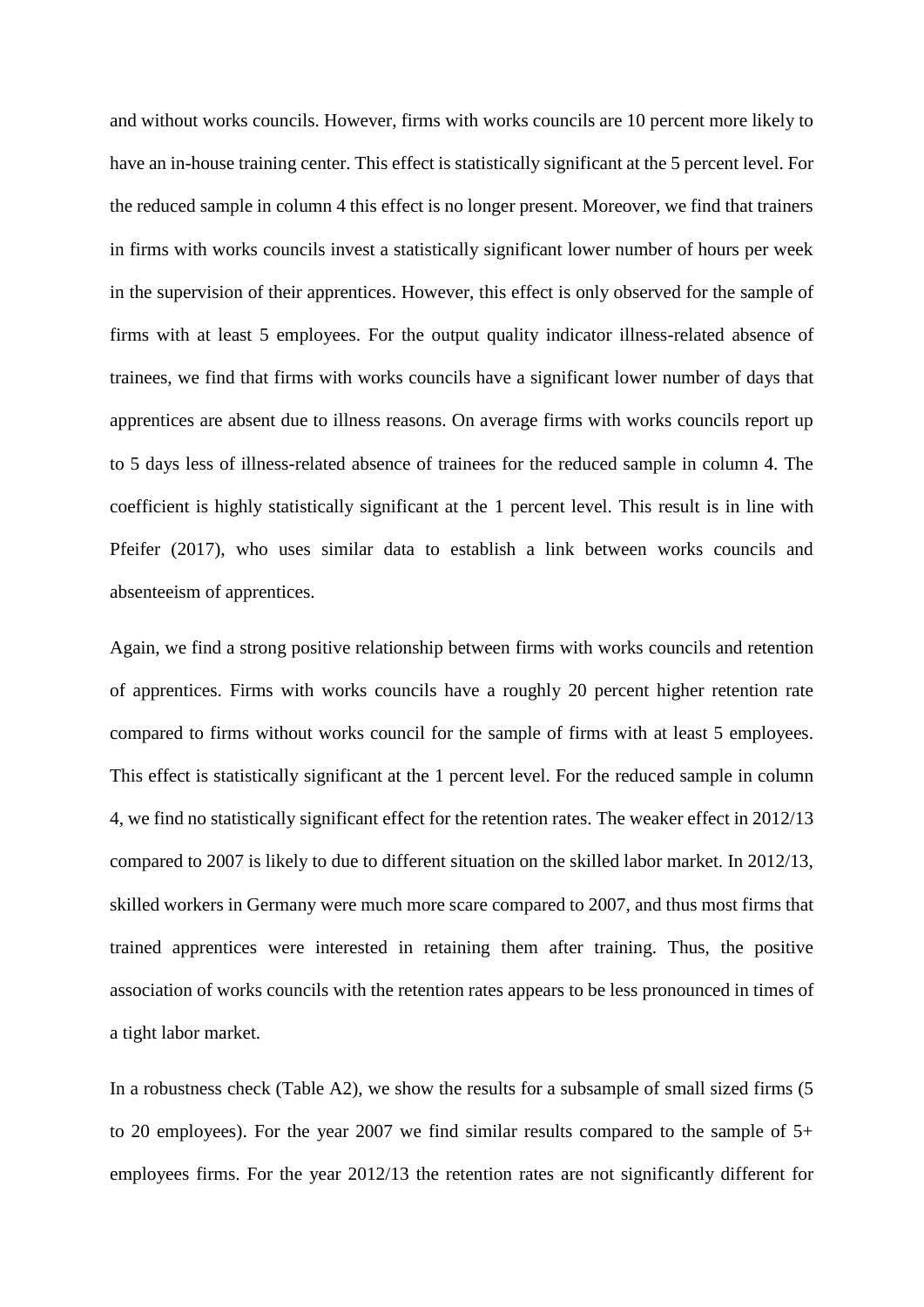firms with and without works councils. The same results are reported for the medium size firms in Table 3 Column 4.

Overall, our results suggest that the works council influence is largely limited to output quality measures. Conversely, the input and process quality of apprenticeships appear largely unaffected by the existence of works councils in training firms.

When interpreting the results, we need to acknowledge potential limitations of the data. First, we cannot claim to fully control for selection processes. Both the implementation of a works council and the training quality could be correlated with unobserved factors that we cannot account for with our data. Secondly, we cannot address potential selection of apprentices into works council firms. It could be the case that the "better" apprentices select themselves into works council firms, because works councils signal better working and career conditions. Indeed, previous research showed that works councils offer higher apprentice pay (Kriechel et al. 2014) and also invest more resourced in recruitment process (Wenzelmann et al. 2017). Thus, in the absence of significant differences in the input and process quality measures, and to the extent that we did not omit other important quality factors, our results are in part also driven by a positive selection of apprentices into firms with works councils.

## **6. Conclusions**

A high-quality apprenticeship system is a necessary condition for remaining an attractive educational pathway for non-college bound youth and for providing well-qualified workers to the labor market. We investigate whether works councils are associated with a higher training quality in the workplace, a question that was not previously addressed in the empirical literature. Our results suggest that works councils are associated with an improved outcome quality, as measured in lower drop-out rates and fewer absences due to sickness during training. Moreover,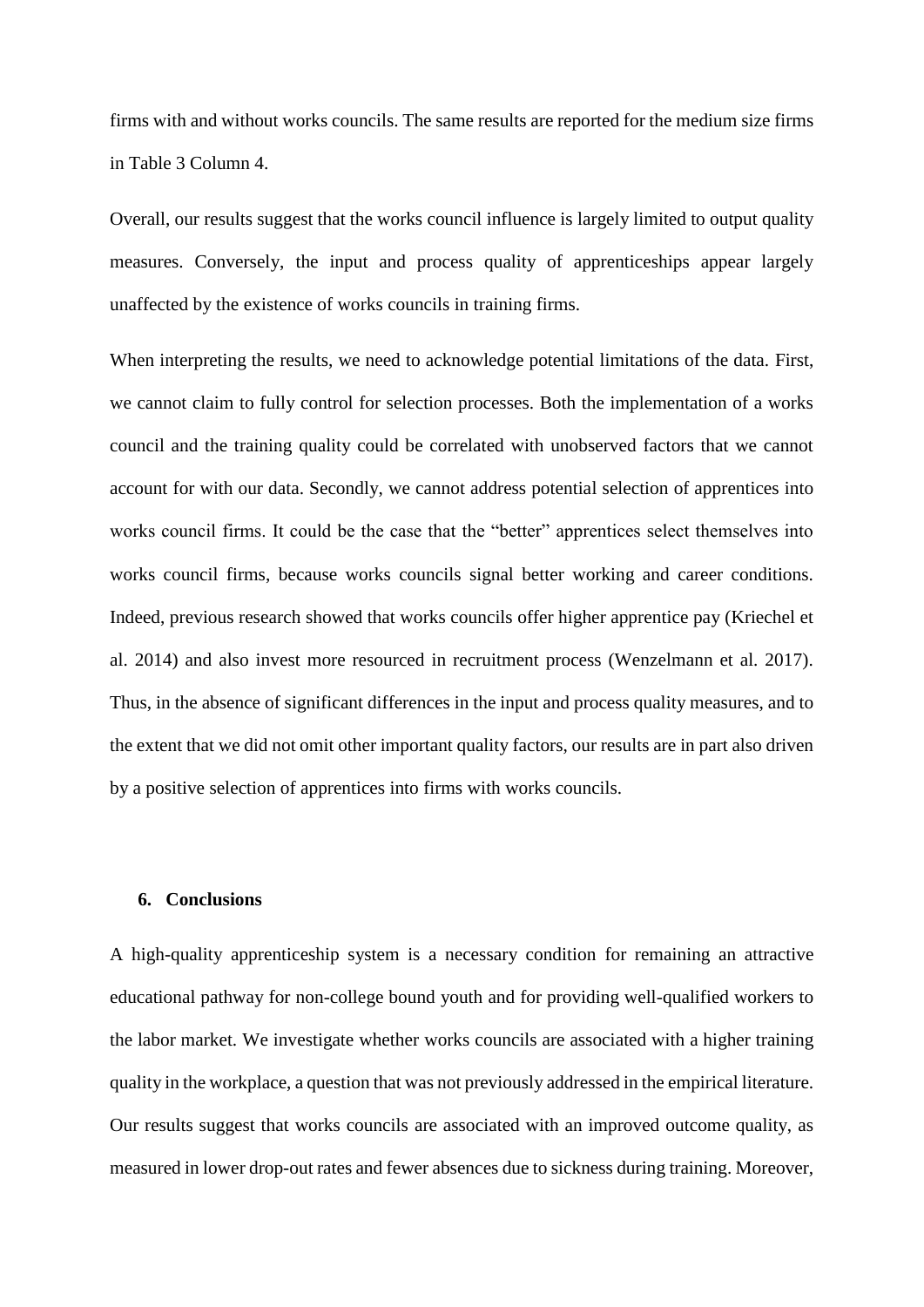retention rates are higher in firms with works councils, although these effects are no longer statistically significant in times of a tight skilled labor market. Thus, our results suggest that works councils provide some assurance that apprentices are offered a permanent work after training contract even in times when there is no scarcity of skilled workers on the external labor market.

Our results do not suggest that works councils never improve input or process quality measures, because shaping the organization and learning environments of apprentices is not necessarily a top priority of works council members in general. Topics related to the hiring and layoff processes are likely more pressing areas that call for the involvement of works councils, which is in line with our results concerning the retention rates of apprentices. Overall, we interpret our result as mixed evidence for works council involvement in safeguarding the training quality in firms. Nonetheless, as works councils are highly heterogeneous with respect to individual and collective priorities and preferences, future research should focus on whether works councils that also established a committee to represent young workers and apprentices (*Jugend- und Auszubildendenvertretung*) in fact contribute to an increased training quality in the workplace.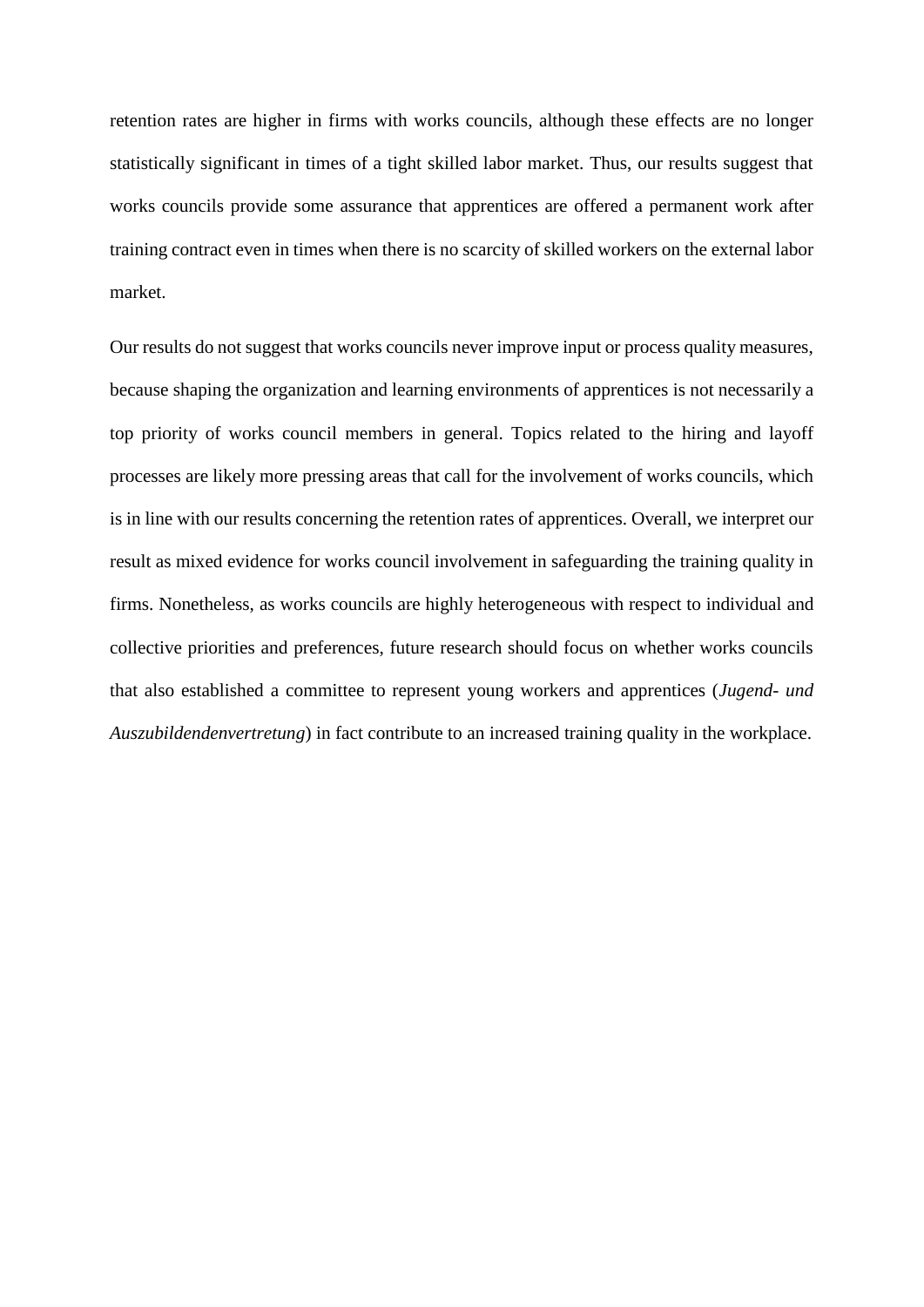|                                           | $(1)$ 5+ employees   | $(2)$ 5+ employees | (3) Difference |
|-------------------------------------------|----------------------|--------------------|----------------|
|                                           | <b>Works Council</b> | No Works Council   | $(1)-(2)$      |
| Investment in training infrastructure     | 1180.8               | 673.0              | $507.7***$     |
|                                           | (66.96)              | (21.91)            | (8.87)         |
|                                           | Obs. 917             | Obs. 1736          |                |
| In-house training facilities              | 0.189                | 0.046              | $0.143***$     |
|                                           | (0.013)              | (0.005)            | (12.22)        |
|                                           | Obs. 917             | Obs. 1736          |                |
| External training phases                  | 0.630                | 0.641              | $-0.011$       |
|                                           | (0.016)              | (0.012)            | $(-0.551)$     |
|                                           | Obs. 917             | Obs. 1736          |                |
| Cooperation of training firms             | 0.299                | 0.150              | $0.149***$     |
|                                           | (0.015)              | (0.009)            | (9.19)         |
|                                           | Obs. 913             | Obs. 1729          |                |
| Training of additional qualifications     | 0.229                | 0.149              | $0.080***$     |
|                                           | (0.014)              | (0.009)            | (5.19)         |
|                                           | Obs. 917             | Obs. 1736          |                |
| Supervision<br>intensity<br>during<br>the | 11.451               | 14.828             | $-3.378***$    |
| training                                  | (0.401)              | (0.349)            | $(-6.02)$      |
|                                           | Obs. 912             | Obs. 1722          |                |
| Illness-related absence of trainees       | 7.049                | 8.304              | $-1.255***$    |
|                                           | (0.196)              | (0.168)            | $(-4.62)$      |
|                                           | Obs. 917             | Obs. 1736          |                |
| Drop-out rates during the training        | 0.234                | 0.252              | $-0.018$       |
| period                                    | (0.014)              | (0.010)            | $(-1.02)$      |
|                                           | Obs. 917             | Obs. 1736          |                |
| Retention rate after 1 year               | 74.84                | 61.11              | 13.73***       |
|                                           | (1.267)              | (1.090)            | (7.82)         |
|                                           | Obs. 835             | Obs. 1560          |                |
| Retention rate after 3 years              | 62.78                | 46.99              | 15.78***       |
|                                           | (1.331)              | (1.080)            | (8.95)         |
|                                           | Obs. 823             | Obs. 1512          |                |
| Retention rate after 5 years              | 56.45                | 37.48              | 18.96***       |
|                                           | (1.349)              | (1.038)            | (11.02)        |
|                                           | Obs. 802             | Obs. 1462          |                |
|                                           |                      |                    |                |

Table 1: Training firms 2007

\*10% level sig.;\*\*5% level sig.;\*\*\*1% level sig.. Source: BIBB CBS 2007.

Notes: Table 1 shows the mean of the respective quality indicators for all firms in our sample for the year 2007. Column 1 shows the mean for firms with works councils and Column 2 for firms without works councils. Standard deviations are displayed in parentheses. Column 3 shows the differences between Column 1 and 2 and results of a t-test of the differences in means in parentheses.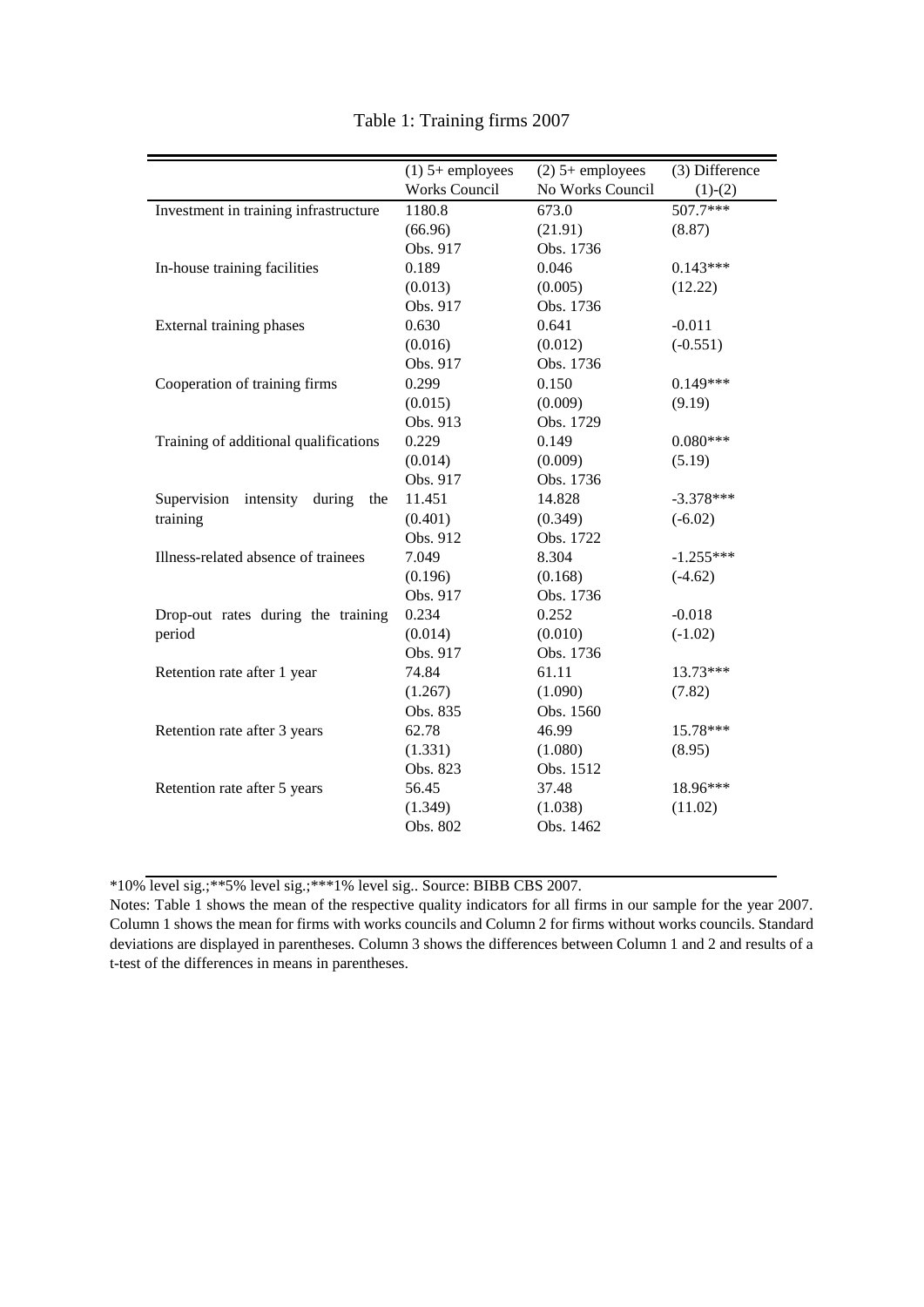|                                           | $(1)$ 5+ employees   | $(2)$ 5+ employees | (3) Difference |
|-------------------------------------------|----------------------|--------------------|----------------|
|                                           | <b>Works Council</b> | No Works Council   | $(1)-(2)$      |
| Investment in training infrastructure     | 999.2                | 703.9              | 295.3***       |
|                                           | (56.82)              | (19.49)            | (6.06)         |
|                                           | Obs. 896             | Obs. 1791          |                |
| In-house training facilities              | 0.193                | 0.119              | $0.074***$     |
|                                           | (0.013)              | (0.008)            | (5.26)         |
|                                           | Obs. 921             | Obs. 1846          |                |
| External training phases                  | 0.589                | 0.603              | $-0.014$       |
|                                           | (0.016)              | (0.011)            | $(-0.70)$      |
|                                           | Obs. 924             | Obs. 1845          |                |
| Cooperation of training firms             | 0.350                | 0.207              | $0.143***$     |
|                                           | (0.016)              | (0.009)            | (8.19)         |
|                                           | Obs. 924             | Obs. 1847          |                |
| Training of additional qualifications     | 0.251                | 0.175              | $0.076***$     |
|                                           | (0.014)              | (0.009)            | (4.74)         |
|                                           | Obs. 921             | Obs. 1844          |                |
| Supervision<br>intensity<br>during<br>the | 13.862               | 18.053             | $-4.189***$    |
| training                                  | (0.418)              | (0.328)            | $(-7.62)$      |
|                                           | Obs. 924             | Obs. 1846          |                |
| Illness-related absence of trainees       | 8.897                | 10.563             | 1.666***       |
|                                           | (0.197)              | (0.175)            | (5.68)         |
|                                           | Obs. 924             | Obs. 1847          |                |
| Drop-out rates during the training        | 0.309                | 0.346              | $-0.037**$     |
| period                                    | (0.015)              | (0.011)            | $(-0.96)$      |
|                                           | Obs. 917             | Obs. 1841          |                |
| Retention rate after 1 year               | 75.06                | 59.32              | 15.74***       |
|                                           | (1.188)              | (0.995)            | (9.68)         |
|                                           | Obs. 895             | Obs. 1731          |                |
| Retention rate after 3 years              | 62.08                | 43.26              | 18.82***       |
|                                           | (1.258)              | (0.977)            | (11.56)        |
|                                           | Obs. 875             | Obs. 1672          |                |
| Retention rate after 5 years              | 55.36                | 32.63              | 22.73***       |
|                                           | (1.274)              | (0.929)            | (14.41)        |
|                                           | Obs. 855             | Obs. 1617          |                |
|                                           |                      |                    |                |

| Table 2: Descriptive statistics, training firms 2012 |  |
|------------------------------------------------------|--|
|                                                      |  |

\*10% level sig.;\*\*5% level sig.;\*\*\*1% level sig.; Pct.: percentage of exact matches. Source: BIBB CBS 2012. Notes: Table 2 shows the mean of the respective quality indicators for all firms in our sample for the year 2012. Column 1 shows the means for firms with works councils and Column 2 for firms without works councils. Standard deviations are displayed in parentheses. Column 3 shows the differences between Column 1 and 2 and results of a t-test of the differences in means in parentheses.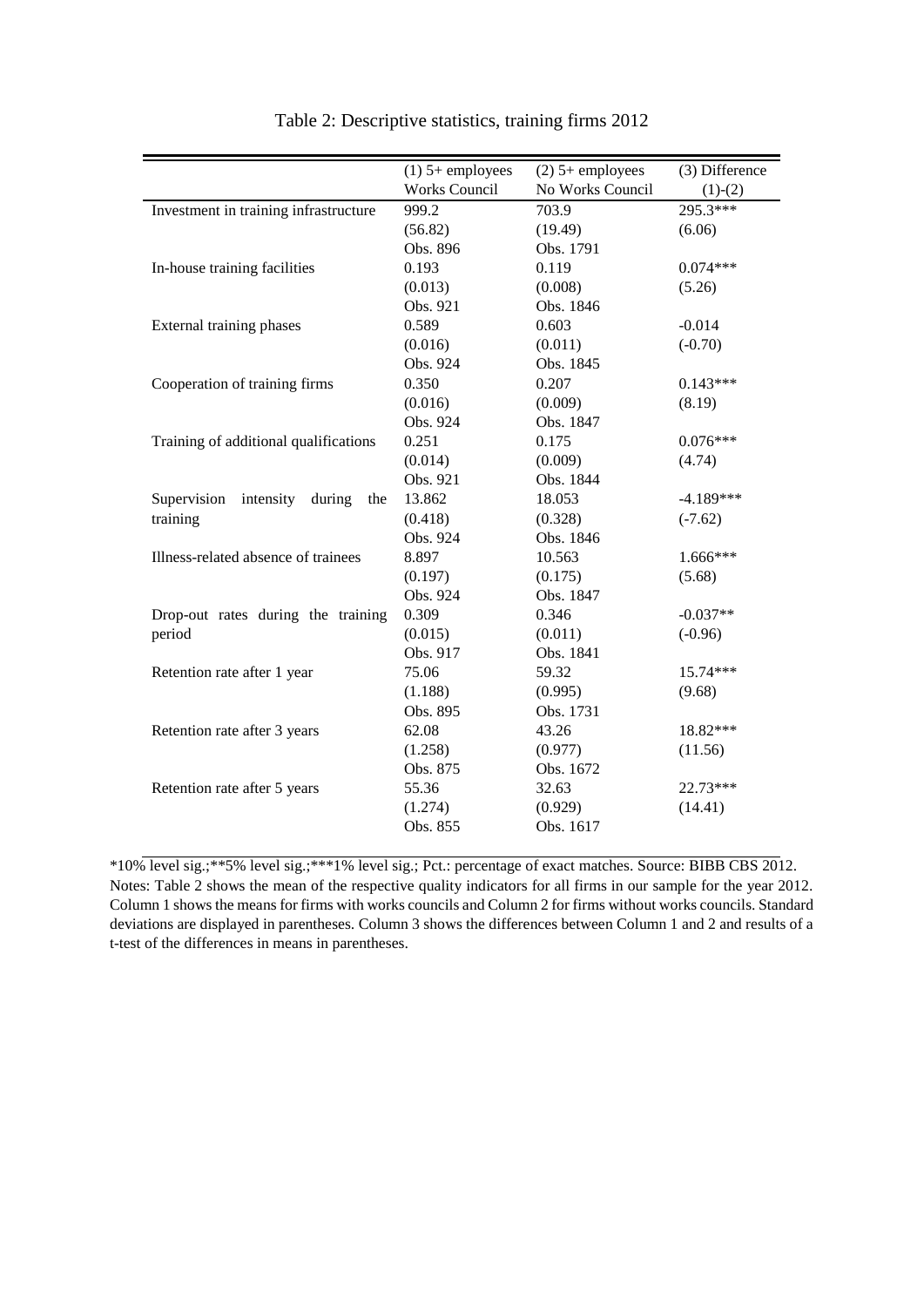|                                        | $(1)5+$   | $(2)21-100$ | $(3)5+$              | $(4)$ 21-100        |
|----------------------------------------|-----------|-------------|----------------------|---------------------|
|                                        | employees | employees   | employees            | employees           |
| Investment in training infrastructure  | 0.065     | 0.027       | 0.001                | 0.123               |
|                                        | (0.113)   | (0.138)     | (0.136)              | (0.181)             |
|                                        | Obs. 2198 | Obs. 636    | Obs. 1572            | Obs. 540            |
|                                        | Pct. 97.2 | Pct. 93.9   | Pct. 84.7            | Pct 74.9            |
| In-house training facilities           | $0.059**$ | 0.023       | $0.107**$            | $-0.024$            |
|                                        | (0.027)   | (0.033)     | (0.049)              | (0.060)             |
|                                        | Obs. 2318 | Obs. 690    | Obs. 1677            | Obs. 591            |
|                                        | Pct. 100  | Pct. 99.0   | Pct. 86.9            | Pct. 77             |
| External training phases               | 0.027     | 0.009       | $-0.164***$          | 0.023               |
|                                        | (0.052)   | (0.066)     |                      |                     |
|                                        | Obs. 2318 | Obs. 690    | (0.060)<br>Obs. 1677 | (0.087)<br>Obs. 590 |
|                                        | Pct. 100  |             | Pct. 87.6            |                     |
|                                        |           | Pct. 99.0   |                      | Pct. 76.0           |
| Cooperation of training companies      | $-0.018$  | $-0.088*$   | 0.003                | $-0.035$            |
|                                        | (0.039)   | (0.046)     | (0.051)              | (0.070)             |
|                                        | Obs. 2307 | Obs. 687    | Obs. 1679            | Obs. 591            |
|                                        | Pct. 100  | Pct. 99.1   | Pct. 86.8            | Pct. 77.0           |
| Training of additional qualifications  | $-0.010$  | $-0.028$    | 0.001                | $-0.022$            |
|                                        | (0.039)   | (0.054)     | (0.050)              | (0.076)             |
|                                        | Obs. 2318 | Obs. 690    | Obs. 1676            | Obs. 591            |
|                                        | Pct. 100  | Pct. 99.0   | Pct. 86.9            | Pct. 77.0           |
| Supervision intensity<br>during<br>the | $-2.080$  | $-0.845$    | $-5.633***$          | 0.559               |
| training                               | (1.659)   | (2.139)     | (1.748)              | (2.170)             |
|                                        | Obs. 2300 | Obs. 685    | Obs. 1678            | Obs. 590            |
|                                        | Pct. 100  | Pct. 99.0   | Pct. 87.5            | Pct. 77.0           |
| Illness-related absence of trainees    | 0.350     | 1.659       | $-1.905**$           | $-4.829***$         |
|                                        | (0.788)   | (1.084)     | (0.909)              | (1.246)             |
|                                        | Obs. 2318 | Obs. 690    | Obs. 1679            | Obs: 591            |
|                                        | Pct. 100  | Pct. 99.0   | Pct. 86.8            | Pct. 77.0           |
| Drop-out rates during the training     | $-0.037$  | $-0.045$    | $-0.066$             | $-0.131$            |
| period                                 | (0.046)   | (0.059)     | (0.057)              | (0.088)             |
|                                        | Obs. 2318 | Obs. 690    | Obs.1675             | Obs. 588            |
|                                        | Pct. 100  | Pct. 99.0   | Pct. 86.9            | Pct. 76.2           |
| Retention rate after 1 year            | 18.308*** | 3.996       | 18.605***            | 10.699              |
|                                        | (4.797)   | (5.290)     | (5.111)              | (6.899)             |
|                                        | Obs. 2093 | Obs. 626    | Obs. 1593            | Obs. 565            |
|                                        | Pct. 100  | Pct. 98.9   | Pct. 87.1            | Pct. 78.4           |
| Retention rate after 3 years           | 23.049*** | 12.982**    | 20.758***            | 6.553               |
|                                        | (4.740)   | (5.456)     | (4.994)              | (7.359)             |
|                                        | Obs. 2041 | Obs. 604    | 1541                 | Obs. 544            |
|                                        | Pct. 100  | Pct. 99.8   | Pct. 88.2            | Pct. 78.6           |
| Retention rate after 5 years           | 25.043*** | 12.537**    | 26.077***            | 10.361              |
|                                        | (4.620)   | (5.535)     | (4.836)              | (7.439)             |
|                                        | Obs. 1979 | Obs. 588    | Obs. 1507            | Obs. 529            |
|                                        | Pct. 100  | Pct. 96.2   | Pct. 86.4            | Pct. 77.5           |

Table 3: Nearest neighbor matching: Pooled sample of training firms 2007 and 2012

\*10% level sig.;\*\*5% level sig.;\*\*\*1% level sig.; Pct.: percentage of exact matches.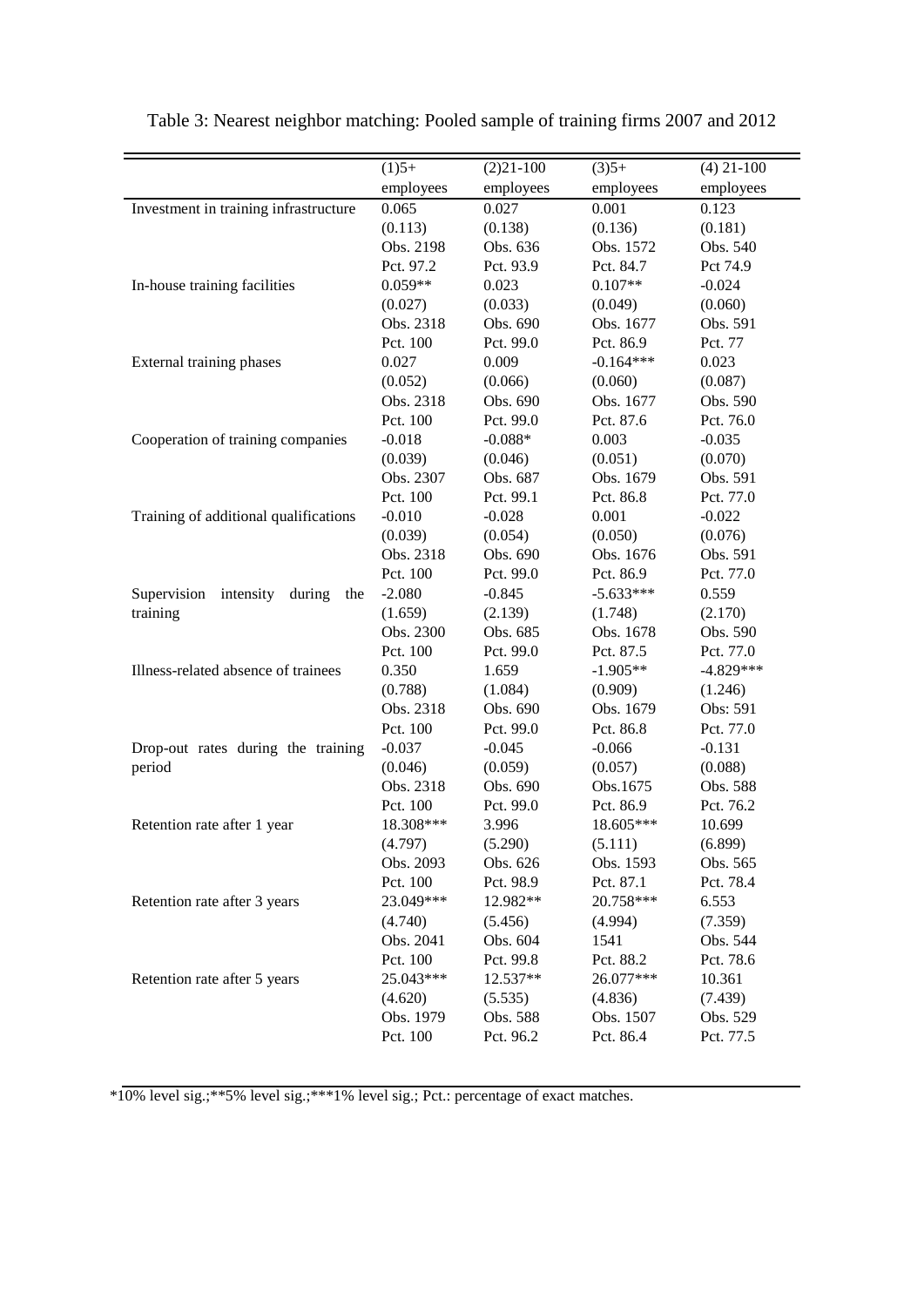#### **Bibliography**

- Addison, John T., Claus Schnabel and Joachim Wagner. 2001. "Works Councils in Germany: Their Effects on Establishment Performance." Oxford Economic Papers 53(4), pp. 659–94.
- Allaart, Piet, Lutz Bellmann and Ute Leber. 2009. "Company-Provided Further Training in Germany and the Netherlands." Empirical Research in Vocational Education and Training 1(2), pp. 103–21.
- Edding-Comission. 1973. "Manifest zur Reform der beruflichen Bildung". In: Deutsche Jugend 21, pp. 495 – 524.
- Backes-Gellner, Uschi, Bernd Frick and Dieter Sadowski. 1997. "Codetermination and Personnel Policies of German Firms: The Influence of Works Councils on Turnover and Further Training." International Journal of Human Resource Management 8(3), pp. 328–47.
- Balli, Christel and Elisabeth M. Krekel. 2006. "Der Qualitätswürfel Struktur der Qualität beruflicher Bildung". Berufsbildung in Wissenschaft und Praxis 6, pp. 42-43.
- Beckmann, Michael. 2002. "Firm‐sponsored Apprenticeship Training in Germany: Empirical Evidence from Establishment Data." *LABOUR* 16(2), pp. 287-310.
- Bellmann, Lutz; Christian Hohendanner and Reinhard Hujer. 2011. "Regional Determinants of Employer-Provided Further Training." Schmollers Jahrbuch (Journal of Applied Social Science Studies) 131(4), pp. 581–98.
- Berger, Klaus. 2013. "Zur Handlungsorientierung von Betriebsräten in der betrieblichen Berufsausbildung". bwp@ Berufs- und Wirtschaftspädagogik 25, pp. 1-22.
- Boockmann, Bernhard and Susanne Steffes. 2010. "Workers, Firms or Institutions: What Determines Job Duration for Male Employees in Germany?" Industrial and Labor Relations Review 64(1), pp. 109–27.
- Bundesinstitut für Berufsbildung. 2015. Datenreport zum Berufsbildungbericht. Bonn.
- Cohen, Aaron, Eran Vigoda and Aliza Samorly. 2001. "Analysis of the Mediating Effect of Personal Psychological Variables on the Relationship between Socioeconomic Status and Political Participation: A Structural Equations Framework". Political Psychology 22(4), pp. 727-757.
- Deutscher Gewerkschaftsbund. 2014. Ausbildungsreport 2014. DGB-Bundesvorstand, Abteilung Jugend und Jugendpolitik. Berlin.
- Dustmann, Christian, and Uta Schönberg. "Training and union wages." The Review of *Economics and Statistics* 91(2), pp. 363-376.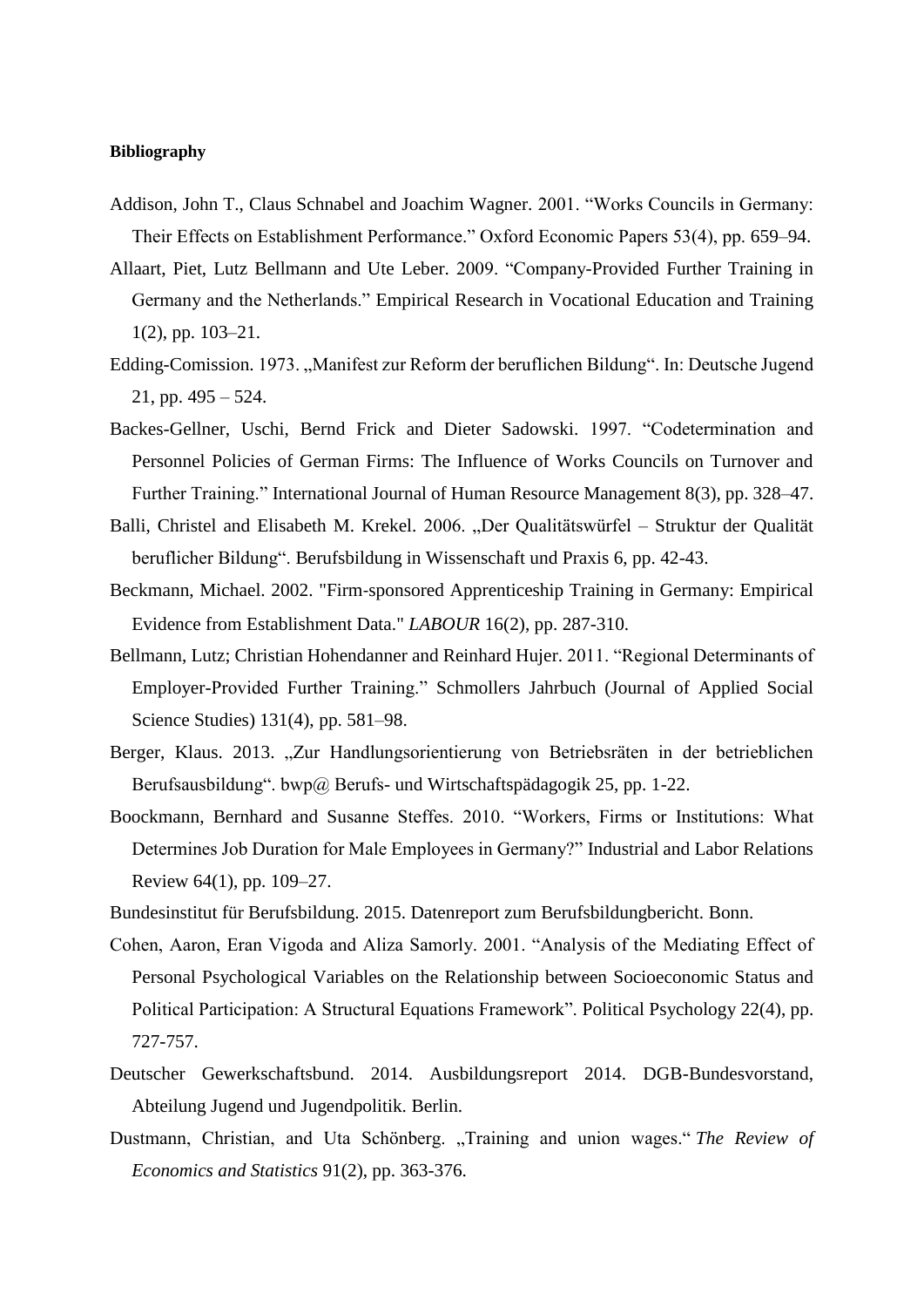- Ebbinghaus, Margit, Andreas Krewerth, Simone Flemming, Ursula Beicht, Verena Eberhard, Mona Granato. 2010. BIBB-Forschungsverbund zur Ausbildungsqualität in Deutschland: Forschungsprojekt 2.2.201: Qualitätssicherung in der betrieblichen Berufsausbildung. Forschungsprojekt 2.2.202: Ausbildung aus Sicht der Auszubildenden. Gemeinsamer Abschlussbericht. Bundesinstitut für Berufsbildung. Bonn.
- Expert Committee on Costs and Financing of Vocational Training (1974) "Kosten und Finanzierung der außerberuflichen Berufsbildung." Abschlußbericht, Bielefeld (1974)."
- Freeman, Richard B. 1976. "Individual Mobility and Union Voice in the Labor Market." American Economic Review 66(2). pp. 361–68.
- Freeman, Richard B. 1980. "The Exit-Voice Tradeoff in the Labor Market: Unionism, Job Tenure, Quits, and Separations." Quarterly Journal of Economics 94(4). pp. 643–73.
- Freeman, Richard B. and Edward P. Lazear. 1995. "An Economic Analysis of Works Councils". NBER Chapters, in: Works Councils: Consultation, Representation, and Cooperation in Industrial Relations, S. 27-52. National Bureau of Economic Research, Inc.
- Frick, Bernd. 1996. "Codetermination and Personnel Turnover: The German Experience." Labour 10(2), pp. 407–30.
- Görlitz, Katja and Joel Stiebale. 2011. "The Impact of Product Market Competition on Employers' Training Investments – Evidence from German Establishment Panel Data." De Economist 159(1), pp. 1–23.
- Hirsch, Boris, Thorsten Schnabel and Claus Schnabel. 2010. "Works Councils and Separations: Voice, Monopoly, and Insurance Effects." Industrial Relations 49(4), pp. 566–92.
- Hirschman, Albert O.. 1970. "Exit, Voice and Loyalty. Responses to Decline in Firms, Organizations and States". Harvard University Press, Cambridge MA.
- Hübler, Olaf and Uwe Jirjahn. 2003. "Works Councils and Collective Bargaining in Germany: The Impact on Productivity and Wages." Scottish Journal of Political Economy 50(4), pp. 471–91.
- Kriechel, Ben; Samuel Mühlemann; Harald Pfeifer and Miriam Schütte. 2014. "Works Councils, Collective Bargaining, and Apprenticeship Training – Evidence From German Firms". Industrial Relations 53 (2), pp. 199-222.
- Lazear, Edward P. and Simon Janssen. 2016. "Germany offers a promising jobs model \* Germans with vocational apprenticeships earn 92% of the average wage." In: The Wall Street Journal, 08.09.2016.
- Münch, J. u.a.. 1981: Interdependenz von Lernort-Kombinationen und Output-Qualitäten betrieblicher Berufsausbildung in ausgewählten Berufen. Berlin.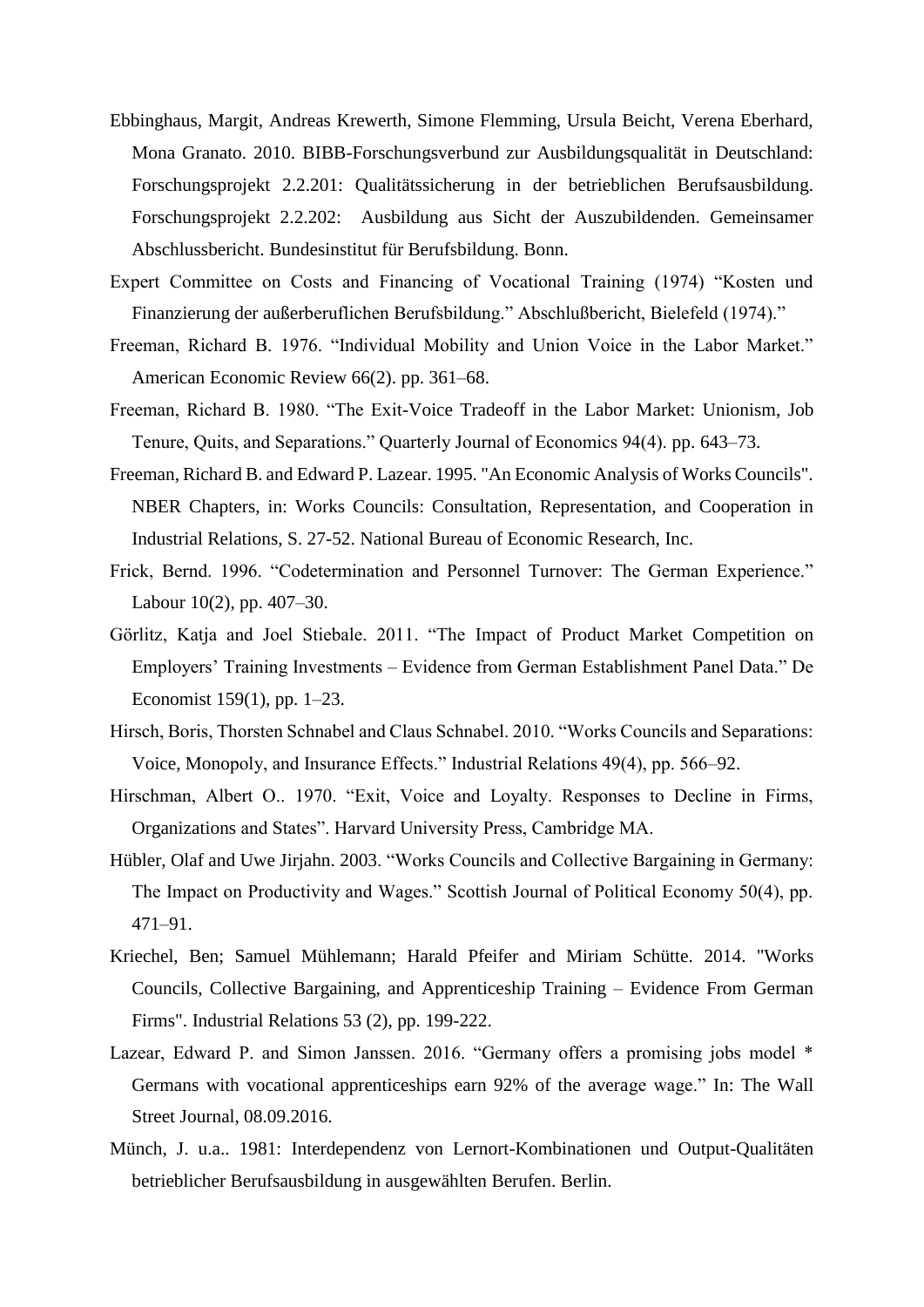- Niederalt, Michael. 2004. "Zur ökonomischen Analyse betrieblicher Lehrstellenangebote in der Bundesrepublik Deutschland". Europäische Hochschulschriften. Reihe 5, Volks- und Betriebswirtschaft, 3082. Frankfurt am Main: Lang.
- Pfeifer, Christian. 2011. "Works Councils, Union Bargaining and Quits in German Firms." Economic and Industrial Democracy 32(2), pp. 243–60.
- Pfeifer, Harald. 2017. "Works councils and absenteeism of apprentices: An empirical analysis" Economic and Industrial Democracy, pp. 1 –21
- Scharpf, Fritz W.. 2006. "Interaktionsformen. Akteurzentrierter Institutionalismus in der Politikforschung". Wiesbaden.
- Soskice, David. 1994. "Reconciling Markets and Institutions: The German Apprenticeship System". In Lynch, L. M.: Training and the Private Sector. University of Chicago Press, pp. 25-60.
- Stegmaier, Jens. 2012. "Effects of works councils on firm-provided further training in Germany". British Journal of Industrial Relations 50(4), pp. 667-689.
- The Economist. 2014. "Keeping up with the Schmidts". Article published on 24.04.2014, Printmagazine.
- Wenzelmann, F., Muehlemann, S. and Pfeifer, H., 2017. The costs of recruiting apprentices: Evidence from German workplace-level data. *German Journal of Human Resource Management*, 31(2), pp.108-131.
- [Windeler, Arnold,](https://www.econbiz.de/Search/Results?lookfor=%22Windeler%2C+Arnold%22&type=Author) Jörg Sydow. 2001. "Strukturationstheoretische Analyse industrieller Beziehungen – Soziale Praktiken der Arbeitsregulation im Fokus". In: Abel, J./ Sperling, H. J. (Hrsg.): Umbrüche und Kontinuitäten. Perspektiven nationaler und internationaler Arbeitsbeziehungen. München und Mehring, pp. 31-48.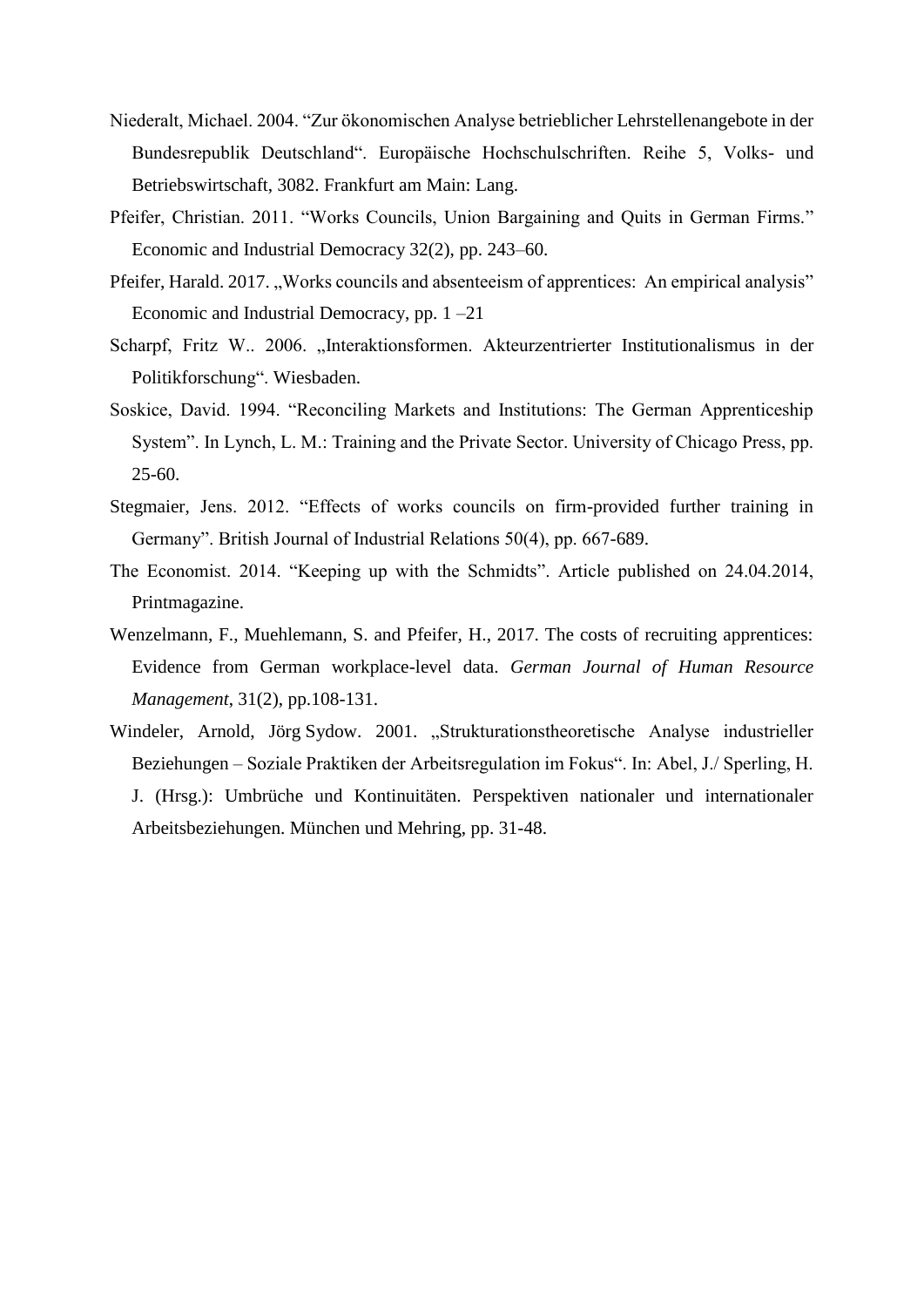# Appendix

|                           | Means 2007 | Means 2012 |
|---------------------------|------------|------------|
| Industry                  |            |            |
| NACE1                     | 43 Pct.    | 25 Pct.    |
| NACE <sub>2</sub>         | 17 Pct.    | 19 Pct.    |
| NACE3                     | 21 Pct.    | 14 Pct.    |
| NACE4                     | 12 Pct.    | 30 Pct.    |
| NACE5                     | 7 Pct.     | 12 Pct.    |
| Number of Employees       | 165        | 161        |
| Number of Apprentices     | 5          | 5          |
| <b>Works Council</b>      | 28 Pct.    | 27 Pct.    |
| Collective Wage Agreement | 52 Pct.    | 49 Pct.    |
| West Germany              | 76 Pct.    | 79 Pct.    |
| Observations              | 2653       | 2769       |

Table A1: Descriptive information for firms in samples 2007 and 2012

Pct.: percentage.